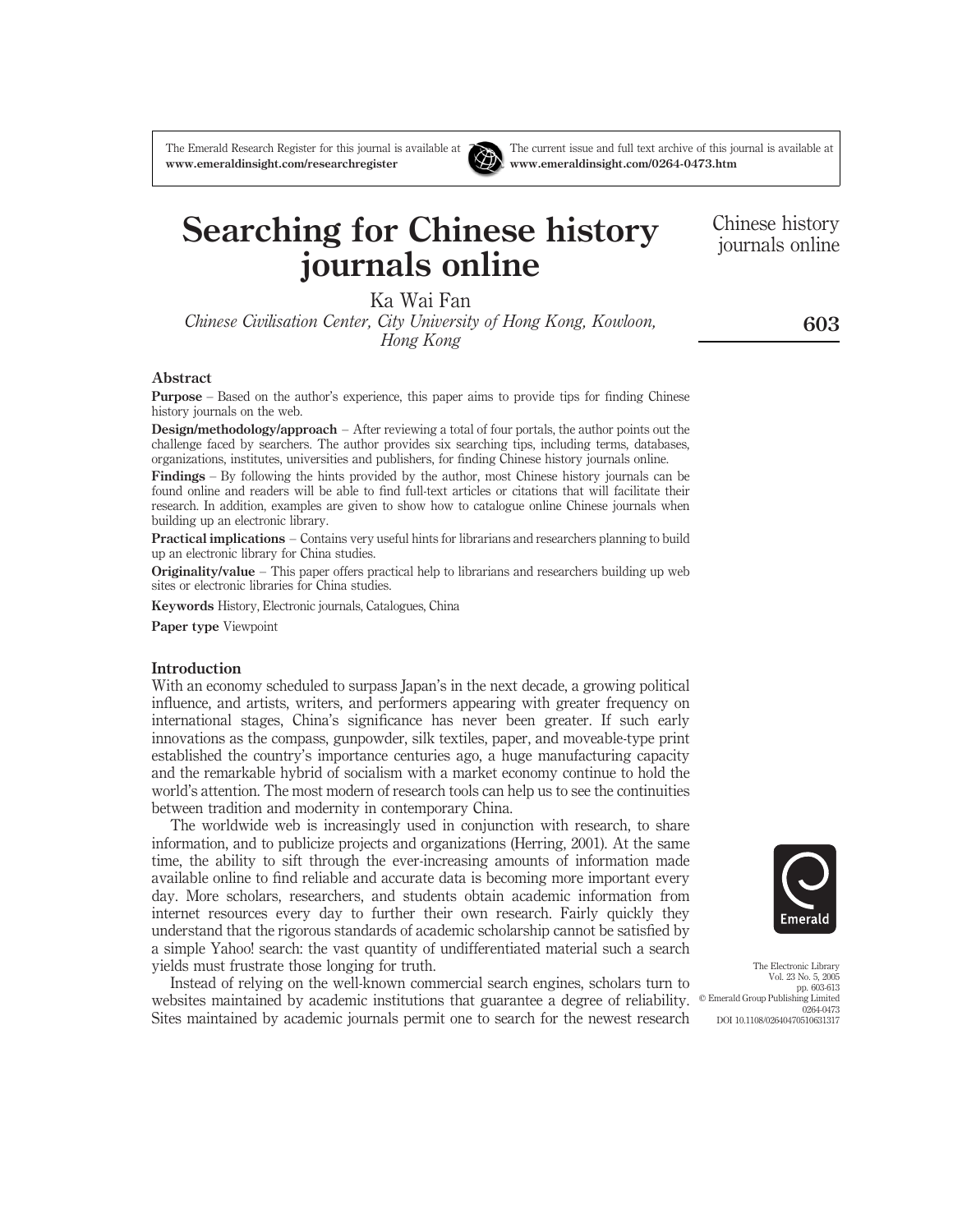information, whether in Chinese, English, or Japanese. Such sites also help scholars obtain more information about which journals might be appropriate publishers of their own work. In what follows, tips, based on my experience, are provided for finding Chinese history journals on the web. The URLs for the portals, journals, databases and organizations are provided in Appendix 1.

604

EL 23,5

#### Four portals

After trying a number of Chinese history searches on a range of academic sites, I have concluded that four popular portal sites – one Chinese and three English – are very good. The Shixue Lianxian site, maintained by Professor Liu Zenggui of the Institute of History and Philology, Academia Sinica, Taiwan, was established in March 1997. Liu has divided online Chinese history resources into 15 categories, of which one is journals. In addition to providing links to Chinese history websites in Chinese, English, and Japanese, Shixue Lianxian provides links to online journals of world history and Chinese history, though unfortunately the journals are only categorized by language and it only has 25 Chinese history journals.

The second portal, Asian & Pacific Studies Electronic Journals, is part of the World-Wide Web Virtual Library. The site provides links to 121 journals, addressing the entirety of Asian studies, not only Chinese history. The site lists all journals in alphabetical order: thanks to the large number of titles, this is quite time-consuming and a bit frustrating for the novice researcher.

The Internet Guide for Chinese Studies, edited by Hanno Lecher, is also part of the World-Wide Web Virtual Library. The site provides links to ten journals in its history category, identifying comprehensive journals first and then the journals that focus on specific periods, in chronological order. It is often helpful to search through the listings in the non-history categories, since many specialized journals publish material of interest to scholars of history.

A portal maintained by Professor Chen Shuang (PRC scholars), Guo Shi Tan Wei, provides links to a number of PRC journals and helpfully identifies their focus with categories such as "Ming-Qing period", "historical geography", and so on.

The classification of history journals is not always easy. Many publish articles from a range of periods and few are rigorous about publishing only in such neatly defined fields as economic history and intellectual history. A single journal might just as easily be called a history journal as a sociology journal. As a result some portal sites list only a small number of journals in their history section. Secondly, while many journals publish research on Chinese history, the journals' names rarely include the word "history". If you are not already familiar with the journals it can be challenging to identify those that might be useful. Finally, journals devoted to Chinese history are published in many different areas, in different languages, using different writing systems, all of which must be interpreted by the computer one uses to view the sites: this can be a challenge.

# Searching tips

Terms

While in Asia the materials for which you will be searching are always categorized under "history", in Western countries you will need to consider such rubrics as "East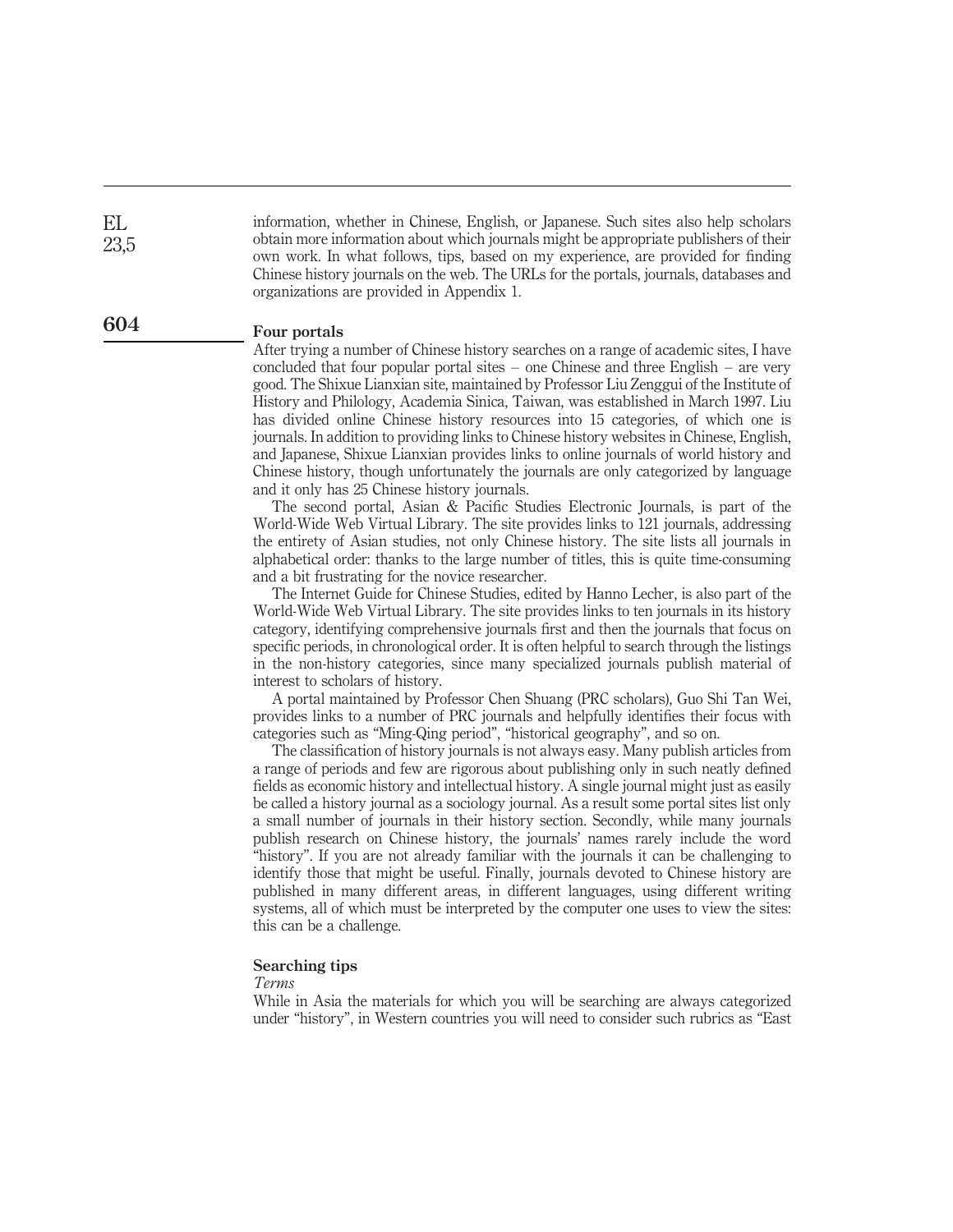Asian", "Asian studies", and "sinology". I have listed below a number of the leading English-language journals publishing Chinese history articles:

- . Asian Studies Newsletter;
- . Newsletter of East Asian Art and Archaeology;
- . The European Association of Chinese Studies Newsletter;
- . East Asian History;
- . Harvard Journal of Asiatic Studies;
- . European Journal of East Asian Studies;
- . Journal of Asian History;
- . Asia Major;
- . Journal of Asian Studies; and
- . Artibus Asiae: The Journal of Asian Art and Archaeology.

On Japanese websites, " $T\bar{o}y\bar{o} y\bar{h}$ " and "Toho shi" mean East Asian history and Oriental history, respectively. At most Japanese universities Chinese history is studied in the "Department of  $T\bar{o}y\bar{o} shr$ ". The most prestigious Chinese history journal in Japan is Tōyō shi kenkyū (East Asian History Studies). (Fan, 2003) I have listed below a number of the leading Japanese-language journals publishing Chinese history articles:

- . Eastern Studies;
- . Toho Gakuho;
- . The Journal of the Research Department of the Toyo Bunko;
- . Acta Asiatica: Bulletin of the Institute of Eastern Culture;
- . Oriental Culture;
- . The Memories of the Institute of Oriental Culture; and
- . The Journal of Oriental Researchers.

When searching for Chinese history journals on Chinese websites, it is essential to include the term "history" in the search. Additionally, there is no reason not to add "culture" and "studies". In Hong Kong three journals largely devoted to Chinese history all have the word "culture" or "studies" in their titles: Chinese Culture Quarterly, Journal of Chinese Studies and Journal of Oriental Studies. Finally, including in one's search the names of imperial China's dynasties, such as Han, Tang, Song, Ming, and Qing, also produces fruitful results.

#### Databases

Online databases available by subscription are another excellent means of locating Chinese history journals. WangFang Database provides subscribers with full-text searchability of a large number of Chinese-language journals. While most of this site's offerings are in the science field, the text of eight history journals, including Qingshi yanjiu (Studies in Qing History) and Shi xue yue kan (Historical Monthly), is also available to subscribers; tables of contents may be searched by non-subscribers for free.

Chinese history journals online

605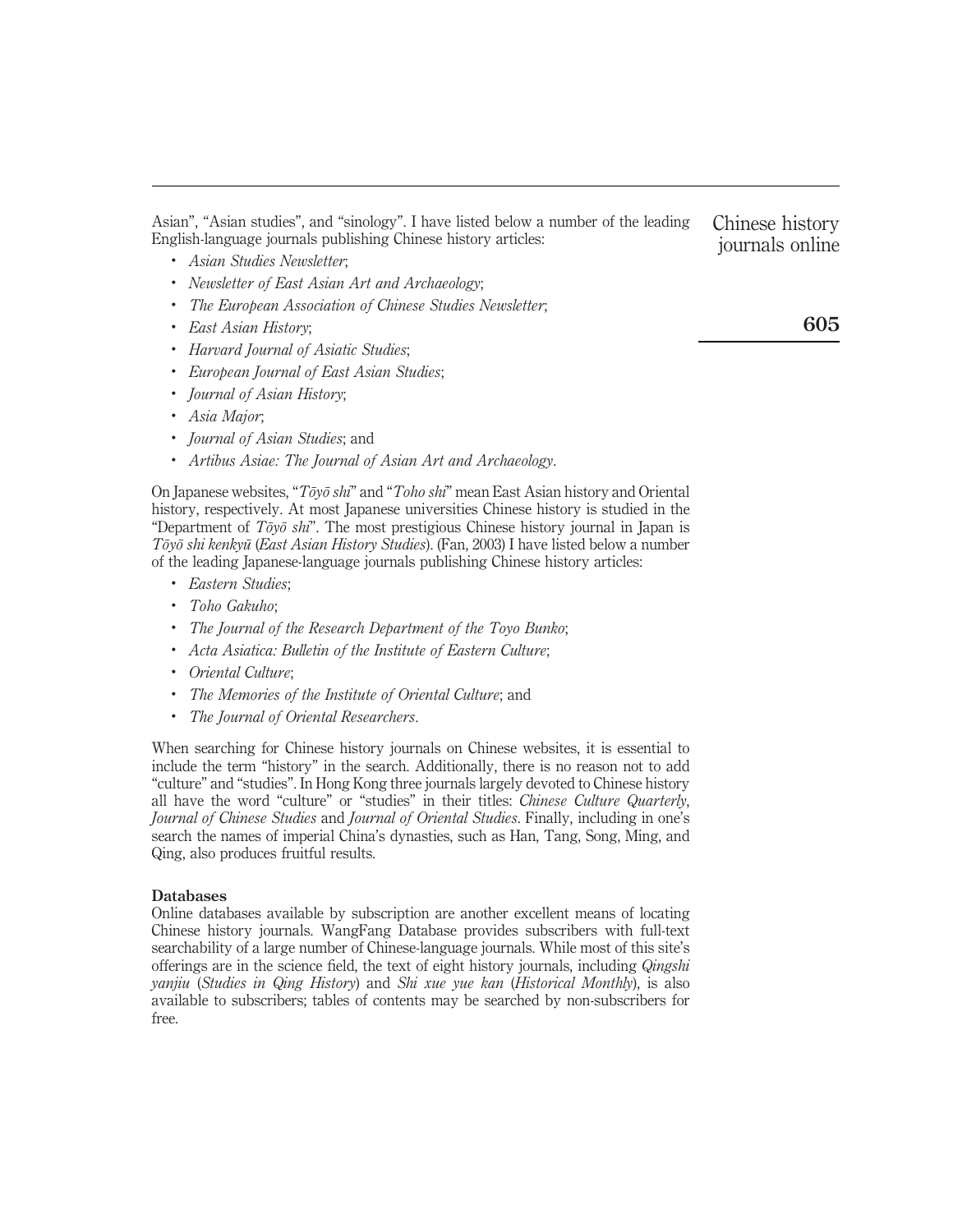China National Knowledge Infrastructure permits journal articles published in mainland China to be searched for a fee. The journals are categorized according to topic and some contents are available to the public for free. If one searches the site from a computer at a subscribed library, journal articles can be downloaded and printed. (Note that the subscriber must first download the CNKI reader software.) By my count, the database includes more than 65 history journals, such as Zhongguo shi yanjiu (Studies in Chinese History) and Lishi yanjiu (History Studies).

PerioPath: Index to Chinese Periodical Literature was created and is maintained by the National Central Library, Taiwan. PerioPath collects articles published between 1994 and the present in approximately 2,600 Chinese-language and Western-language periodicals published in Taiwan, Hong Kong, and Macau. A total of 157 Chinese history and geography journals are divided into 25 categories. The database is searchable by article title, author, class code (i.e. category), keyword, journal title, and publication date. The site provides access to most of the important Chinese history journals published in Taiwan, including Xin shixue (New History), the Newsletter for Ming Studies, and Ming-Qing Studies.

JSTOR (Journal STORage), funded by the Andrew W. Mellon Foundation, is a digital archive of over 100 core scholarly journals. It covers 15 subjects, mainly in the humanities and social sciences. Users at participating institutions can search, browse, save, and print any article from the collection. JSTOR's Asian studies section includes three Chinese history journals: *Harvard Journal of Asiatic Studies*, the *Journal of Asian* Studies, and the Far Eastern Quarterly.

#### **Organizations**

The aim of historical associations is to bring together scholars who share research interests, to organize meetings, to publish professional newsletters and journals, and to exchange scholarly information. Websites maintained by historical organizations often provide links to their online journals. Below are listed the names of the leading academic associations that address Chinese history, followed by the titles of the journals they publish.

- . Association for Asian Studies Journal of Asian Studies and Asian Studies Newsletter;
- American Oriental Society Journal of the American Oriental Society;
- The Society for East Asian Archaeology The Journal of East Asian Archaeology;
- . The Society for the Study of Early China Early China;
- . The Early Medieval China Group Early Medieval China;
- The T'ang Studies Society T'ang Studies;
- . The Society for Sung, Yuan, and Conquest Dynasties Journal of Song-Yuan Studies;
- The Society for Ming Studies Ming Studies;
- . Group for Ming Studies Ming shi yanjiu (Studies in Ming History);
- . The Japan Association for Modern China Studies Gendai chugoku (Modern China);

606

EL 23,5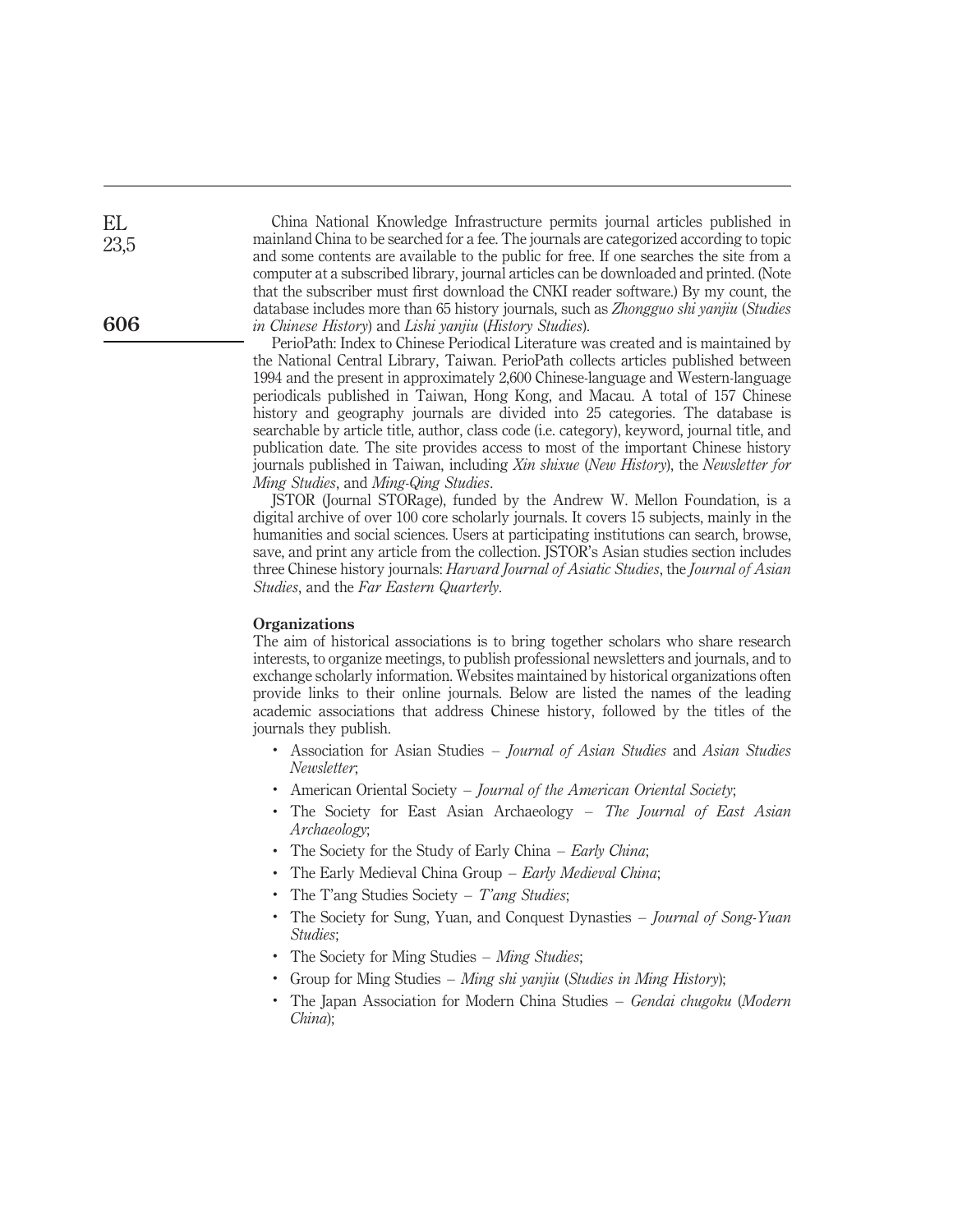- . International Society for the History of East Asian Science, Technology, and Medicine – East Asian Science, Technology and Medicine;
- . The Society for Historical Studies of Chinese Women The Journal of Historical Studies of Chinese Women; and
- . The International Institute for Asian Studies The International Institute for Asian Studies Newsletter.

#### Institutes

In mainland China and Taiwan there are official academic institutes devoted to the study of history. The Chinese Academy of Social Sciences (Zhongguo shehui kexue yuan), located in Beijing, has an Institute of History and an Institute of Modern History. The Institute of History publishes Zhongguo shi yanjiu (Studies of Chinese History) and the Institute of Modern History publishes *Jindaishi yanjiu* (Studies of Modern Chinese History). A group at the Chinese Academy of Sciences (*Zhongguo kexue yuan*), the Institute for the History of the Natural Sciences, publishes  $Zi$  ran ke xue shi yan jiu (Studies in the History of the Natural Sciences) and Zhongguo ke ji shi liao (Chinese Historical Materials on Science and Technology).

Taiwan's preeminent research institute, Zhongyang yanjiu yuan (Academia Sinica), has two history institutes, the Institute of History and Philology and the Institute of Modern History, where scholars research China's past from the ancient period to the Chinese Revolution. The former publishes the *Bulletin of the Institute of Philology and* History and Past and Present; the latter publishes the Bulletin of the Institute of Modern History at Academia Sinica, Research on Women in Modern Chinese History, and the Newsletter for Modern Chinese History. The Center for Chinese Studies, also based in Taiwan, publishes several renowned journals, including Chinese Studies and the Newsletter for Research in Chinese Studies. Both in Taiwan and in mainland China, art museums publish their own journals: the most important are the journals published by the Gugong Bowuguan (Palace Museum) in both areas.

### Universities

In Taiwan many university history departments publish their own journals. Often the tables of contents of these journals can be viewed online and in some cases articles can be read and downloaded without charge. A partial list of Taiwanese universities that publish history journals includes National Taiwan University, National Taiwan Normal University, Soochow University, National Cheng Kung University, National ChengChi University, National ChungHsing University, and National Chung Cheng University. Hong Kong's Lingnan University publishes its *Lingnan Journal* online free of charge.

#### Publishers

For business purposes, publishers see to it that their journals have websites. The portfolios of a number of big publishers, including The Netherlands' Brill, have a staggering array of titles in the China field: Asian Medicine: Tradition and Modernity, European Journal of East Asian Studies, Historiography East and West, Journal of East Asian Archaeology, Journal of the Economic and Social History of the Orient, T'oung Pao, and Nan Nu: Men, Women and Gender in Early and Imperial China. Cambridge Chinese history journals online

# 607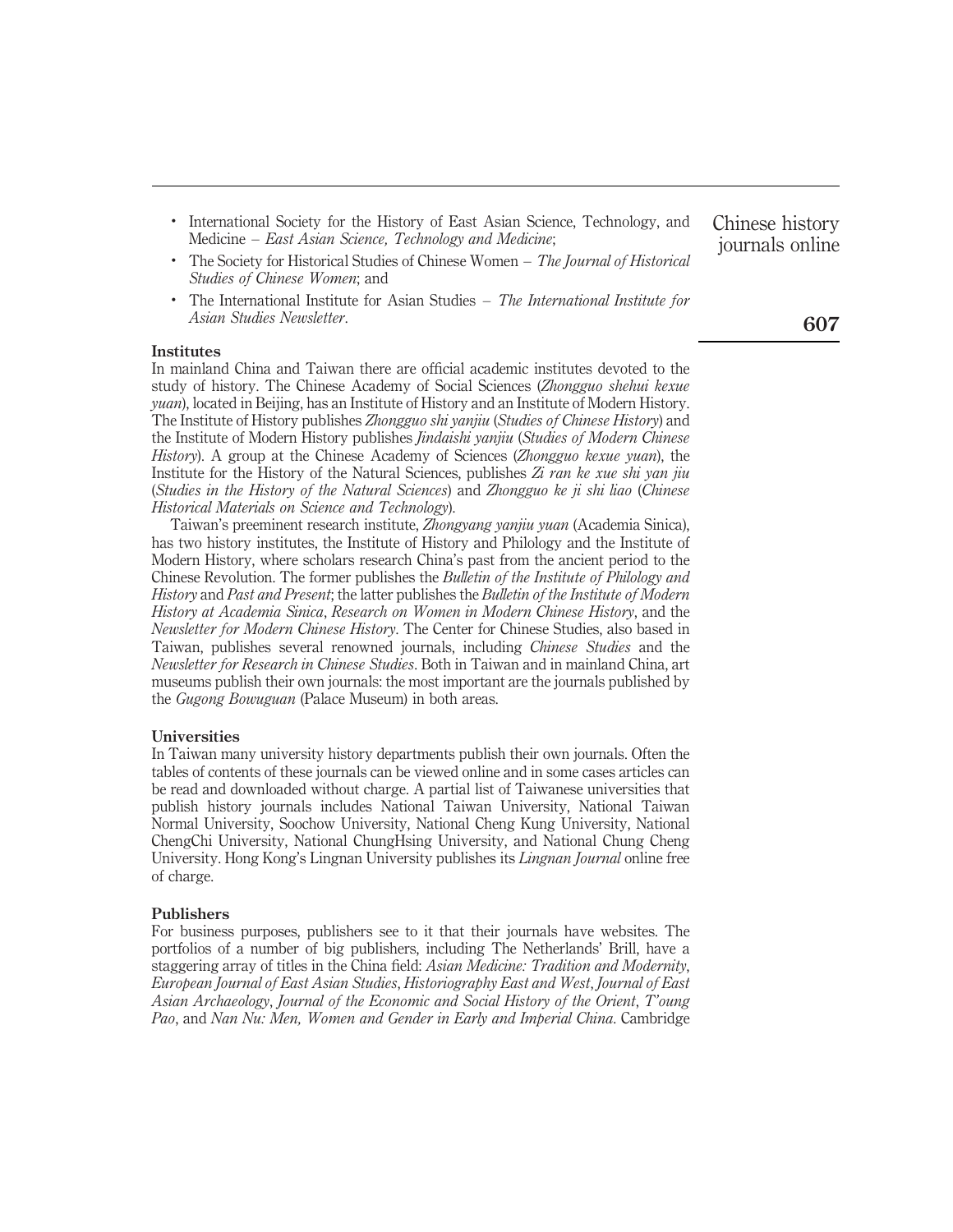EL 23,5

University Press publishes the Bulletin of the School of Oriental and African Studies, The China Quarterly, Journal of the Royal Asiatic Society and Modern China Studies. All of these titles can be searched on such subscription databases as Ingenta, SwetsWise and Academic Search Premier Publications.

#### Conclusion 608

Most Chinese history journals can now be found online, and by following the hints given above readers will be able to find full-text articles or citations that will facilitate their research. Chinese history journals can be divided into four types:

- (1) newsletters;
- (2) non-specialized;
- (3) period specific; and
- (4) thematic (for example, addressing disciplines such as archaeology, gender, history of science, medicine, religion, and historical geography).

Within each of the types are journals published in English, Chinese, and Japanese. Librarians designing online research resources for history researchers are encouraged to look carefully at online subscription services to avoid redundancy and gaps in their services. Since many journals are available online free of charge, librarians concerned with keeping costs down should encourage researchers to use these. When adding online journals and databases to the library catalogue, librarians ought to include the following: title, language, publisher, URL, e-mail, database (and whether the library is subscribed), and description. The description should indicate whether the website provides full-text searchability and readability or table of contents only, which issues are available and the date and number of the most recent issue (see Appendix 2).

### References

- Fan, K.W. (2003), "Review on Japanese web sites for Chinese history", The Electronic Library, Vol. 21 No. 6, pp. 587-90.
- Herring, S.D. (2001), "Using the world wide web for research: are faculty satisfied?", The Journal of Academic Librarianship, Vol. 27 No. 3, pp. 213-19.

## Appendix 1. Websites

Four portals

- . Asian & Pacific Studies Electronic Journals URL: http://coombs.anu.edu.au/WWWVLAsian/AsianE-Journals.html
- . Guo shi tan wei URL: www.xiangyata.net
- . Internet Guide for Chinese Studies URL: www.sino.uni-heidelberg.de/igcs/
- . Shixue Lianxian http://saturn.ihp.sinica.edu.tw/ $\sim$ liutk/shih/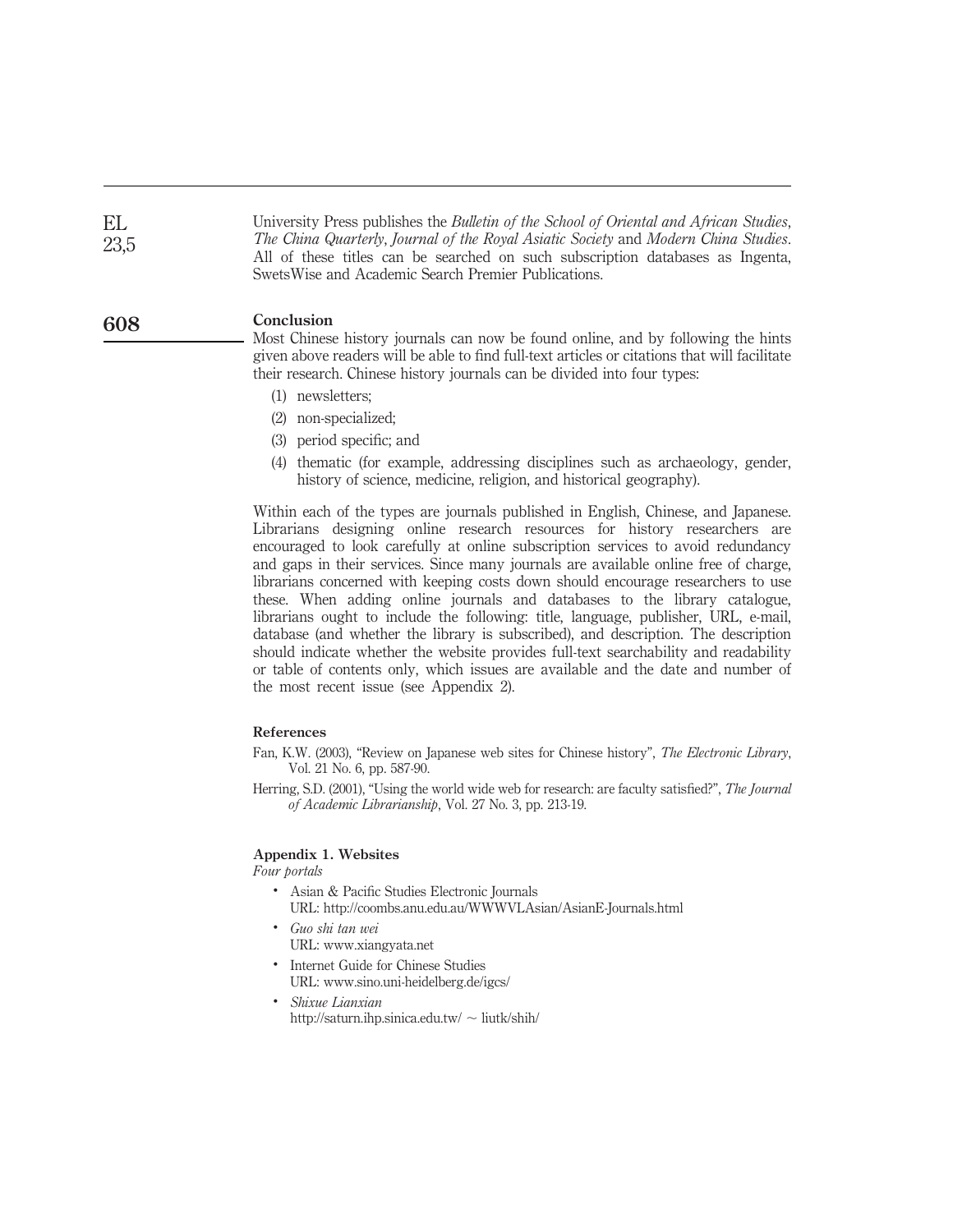| Terms                                                                                                                                                                                        | Chinese history |
|----------------------------------------------------------------------------------------------------------------------------------------------------------------------------------------------|-----------------|
| • Acta Asiatica: Bulletin of the Institute of Eastern Culture<br>URL: http://kiyo.nii.ac.jp/articles/ncid/AA00016800.html                                                                    | journals online |
| • Artibus Asiae: Journal of Asian Art and Archaeology<br>http://inside.bard.edu/ $\sim$ louis/artibus/                                                                                       |                 |
| • Asia Major<br>URL: www.ihp.sinica.edu.tw/ $\sim$ asiamajor                                                                                                                                 | 609             |
| • Asian Studies Newsletter<br>URL: www.aasianst.org/catalog/nl.htm                                                                                                                           |                 |
| • Chinese Culture Quarterly<br>URL: www.cciv.cityu.edu.hk/publication/jiuzhou/content.php                                                                                                    |                 |
| • Contemporary China Studies<br>URL: http://modernchina.rwx.jp/magazine.htm                                                                                                                  |                 |
| • East Asian History<br>URL: http://rspas.anu.edu.au/eah                                                                                                                                     |                 |
| Eastern Studies<br>URL: www.tohogakkai.com/tohogakumokuroku.htm                                                                                                                              |                 |
| European Journal of East Asian Studies<br>URL: http://iris.ingentaselect.com/vl = $1138569$ /cl = $40$ /nw = $1$ /rpsv/cw/brill/15680584/<br>contp1.htm                                      |                 |
| • Harvard Journal of Asiatic Studies<br>Database: JSTOR, www.jstor.org/journals/00730548.html                                                                                                |                 |
| • Journal of Asian History<br>URL: www.indiana.edu/ $\sim$ jahist                                                                                                                            |                 |
| • Journal of Asian Studies<br>URL: www.aasianst.org/catalog/jas.htm<br>Database: JSTOR, www.jstor.org/journals/00219118.html                                                                 |                 |
| • Journal of Chinese Studies<br>URL: www.cuhk.edu.hk/ics/journal                                                                                                                             |                 |
| • Journal of East Asian Archaeology<br>URL: http://iris.ingentaselect.com/vl = $1138569$ /cl = $40$ /nw = $1$ /rpsv/cw/brill/13876813/<br>contp1.htm                                         |                 |
| Journal of the Economic and Social History of the Orient<br>URL: http://iris.ingentaselect.com/vl = $1138569$ /cl = $40$ /nw = $1$ /rpsv/cw/brill/00224995/<br>contpl.htm<br>Database: JSTOR |                 |
| • Journal of Oriental Studies<br>URL: www.hku.hk:8400/chinese/jos                                                                                                                            |                 |
| • Journal of T'ang Studies<br>URL: www.tangrf.org/index03.htm<br>URL: www.china10k.com/simp/main/book/book19.htm                                                                             |                 |
| • Newsletter East Asian Art and Archaeology<br>URL: www.umich.edu/ ~ hartspc/NEAAA/issue75/75NEAAA.html                                                                                      |                 |
| • Newsletter for Modern Chinese History                                                                                                                                                      |                 |

URL: www.sinica.edu.tw/imh/book/bk-china.html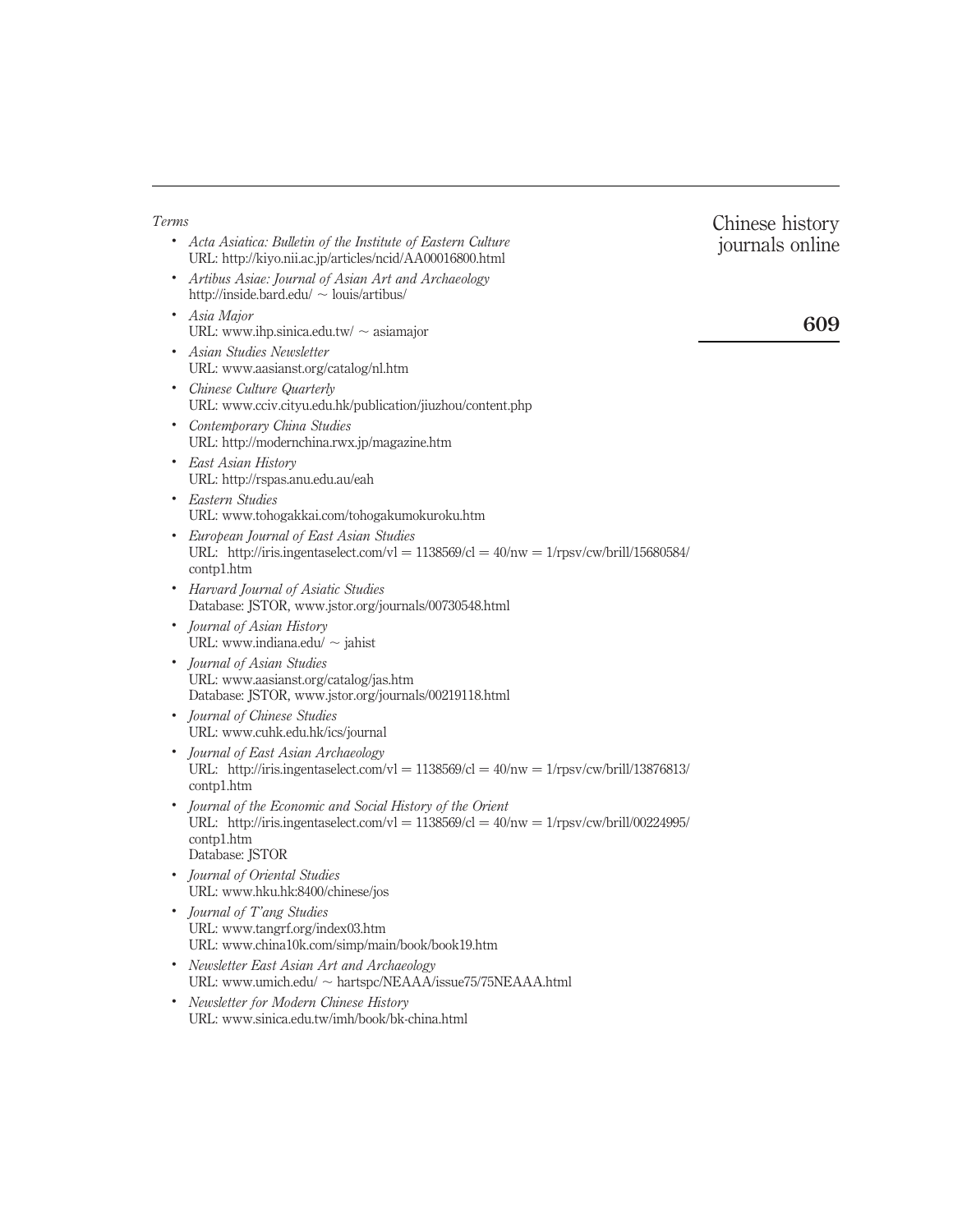| EL<br>23,5 | Newsletter for Research in Chinese Studies<br>URL: http://ccs.ncl.edu.tw/paper_b.html                                                                                                                                                                                                 |
|------------|---------------------------------------------------------------------------------------------------------------------------------------------------------------------------------------------------------------------------------------------------------------------------------------|
|            | Oriental Culture<br>URL: http://kiyo.nii.ac.jp/articles/ncid/AN00170835.html<br>URL: www.ioc.u-tokyo.ac.jp/pub/bunka.html                                                                                                                                                             |
| 610        | The European Association of Chinese Studies Newsletter<br>URL: www.soas.ac.uk/eacs/newsl/index.htm                                                                                                                                                                                    |
|            | The Journal of Oriental Researchers<br>URL: http://kiyo.nii.ac.jp/articles/ncid/AN00170019.html                                                                                                                                                                                       |
|            | The Journal of the Research Department of the Toyo Bunko<br>URL: www.nii.ac.jp/kiyo-portal/sokuho/articles/VAN00169858.html                                                                                                                                                           |
|            | The Memories of the Institute of Oriental Culture<br>URL: http://kiyo.nii.ac.jp/articles/ncid/AN00170926.html                                                                                                                                                                         |
|            | Toho Gakuho, Institute for Research in Humanities, Kyoto University<br>URL: www.zinbun.kyoto-u.ac.jp/db/gakuho.html<br>URL: http://kiyo.nii.ac.jp/articles/ncid/AN00167025.html                                                                                                       |
|            | <i>Databases</i>                                                                                                                                                                                                                                                                      |
|            | $\bullet$<br>China National Knowledge Infrastructure<br>URL: www.cnki.com.cn/index.htm                                                                                                                                                                                                |
|            | <b>JSTOR</b><br>$\bullet$<br>URL: www.jstor.org/jstor/                                                                                                                                                                                                                                |
|            | • New History<br>Database: PerioPath<br>URL: http://saturn.ihp.sinica.edu.tw/ $\sim$ huangkc/nhist                                                                                                                                                                                    |
|            | PerioPath: Index to Chinese Periodical Literature<br>URL: www2.read.com.tw/cgi/ncl3/m_ncl3                                                                                                                                                                                            |
|            | • WangFang Database<br>www.wanfangdata.com.cn                                                                                                                                                                                                                                         |
|            | • Zhongguo shi yan jiu<br>URL: www.china10k.com/simp/main/book/book2.htm<br>Database: China National Knowledge Infrastructure                                                                                                                                                         |
|            | Zhongguo shi yan jiu dong tai (Newsletter for Study of Chinese History)<br>URL: www.cass.cn/y_qkzz/qkzz_06lk/qkzz_06_05.htm (Introduction page)<br>URL: www.china10k.com/simp/main/book/book3.htm (table of contents, 2000 only)<br>Database: China National Knowledge Infrastructure |
|            | Organizations                                                                                                                                                                                                                                                                         |
|            | $\bullet$<br>American Oriental Society<br>URL: www.umich.edu/ $\sim$ aos                                                                                                                                                                                                              |
|            | Association for Asian Studies<br>URL: www.aasianst.org                                                                                                                                                                                                                                |
|            | • Bulletin of the Sinological Society of Japan                                                                                                                                                                                                                                        |

URL: http://kiyo.nii.ac.jp/articles/ncid/AN00195246.html URL: http://wwwsoc.nii.ac.jp/ssj3/utf8/mokurokuJ.html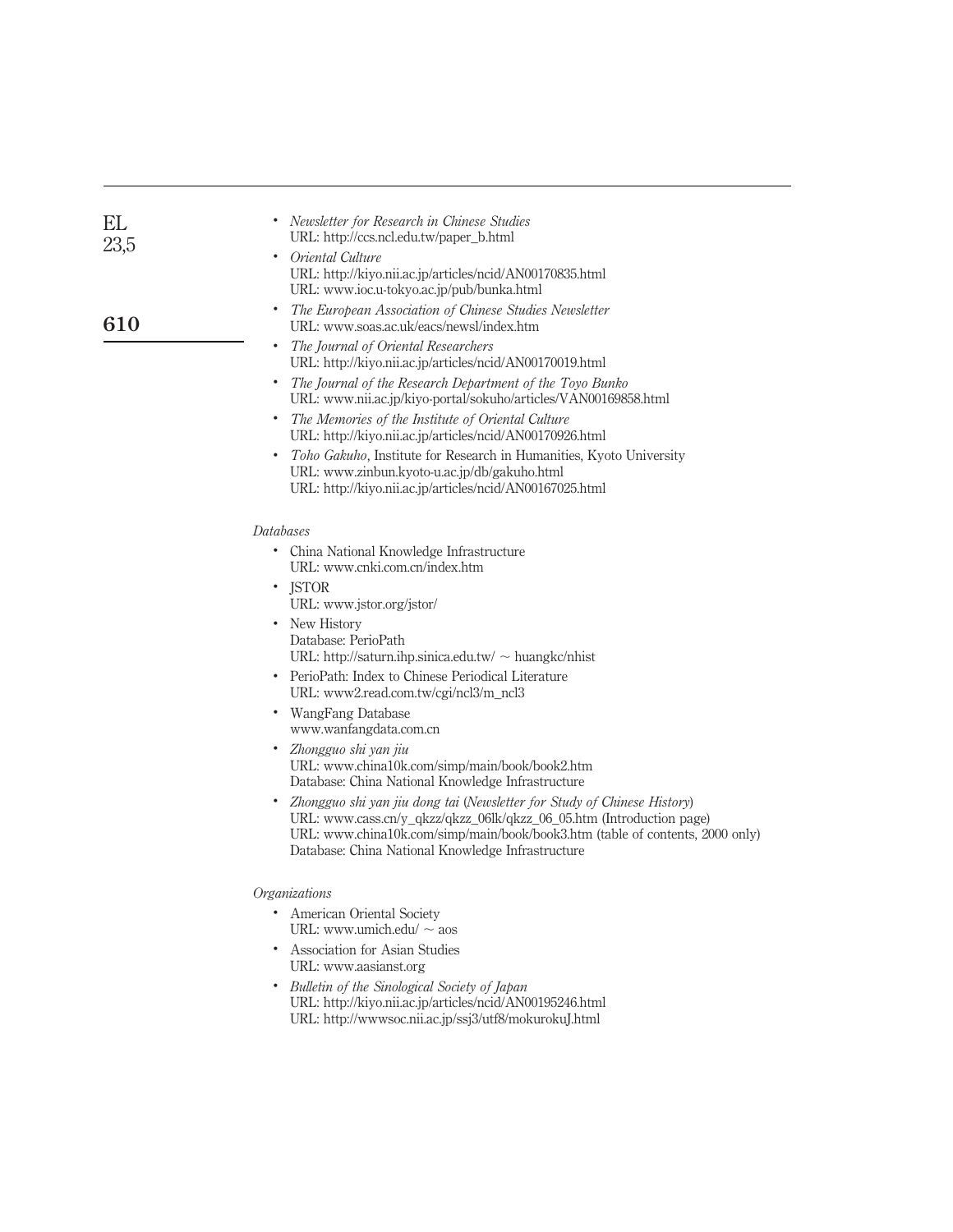| Early China<br>٠<br>URL: www.lib.uchicago.edu/earlychina/publications/ecjournal                                                                        | Chinese history<br>journals online |
|--------------------------------------------------------------------------------------------------------------------------------------------------------|------------------------------------|
| Gendai chugoku<br>٠<br>URL: http://wwwsoc.nii.ac.jp/jamcs/back-number.html                                                                             |                                    |
| Group for Ming Studies<br>$\bullet$<br>URL: http://staff.pccu.edu.tw/ $\sim$ chihhowu/                                                                 | 611                                |
| Early Medieval China<br>$\bullet$<br>URL: www.clas.ufl.edu/users/cchenna/journal                                                                       |                                    |
| East Asian Science, Technology and Medicine<br>URL: www.uni-tuebingen.de/sinologie/eastm                                                               |                                    |
| Journal of Song-Yuan Studies<br>URL: www.humanities.uci.edu/eastasian/SungYuan/JSYS/                                                                   |                                    |
| Journal of the American Oriental Society<br>URL: www.umich.edu/%7Eaos/frntmtr.htm                                                                      |                                    |
| Late Imperial China<br>$\bullet$<br>URL: www.press.jhu.edu/journals/late_imperial_china/                                                               |                                    |
| Ming shi yanjiu<br>$\bullet$<br>URL: http://staff.pccu.edu.tw/ $\sim$ chihhowu/new_page_20.htm                                                         |                                    |
| Ming Studies<br>$\bullet$<br>URL: http://cla.umn.edu/farmer/ming.htm                                                                                   |                                    |
| Modern China: An International Quarterly of History and Social Science<br>$\bullet$<br>URL: www.sagepub.com/journal.aspx?pid $= 59$<br>Datdbase: JSTOR |                                    |
| URL: www.isop.ucla.edu/eas/modchina/                                                                                                                   |                                    |
| T'ang Studies<br>$\bullet$<br>URL: www.colorado.edu/ealld/tss/Tang.htm<br>URL: www.tangrf.org/data/articles/a02/103.html                               |                                    |
| The Early Medieval China Group<br>URL: www.usc.edu/isd/archives/arc/libraries/eastasian/china/earlymedieval.html                                       |                                    |
| The International Institute for Asian Studies<br>URL: http://iias.leidenuniv.nl                                                                        |                                    |
| The International Institute for Asian Studies Newsletter<br>URL: www.iias.nl/iiasn/newslet.html                                                        |                                    |
| The Japan Association for Modern China Studies<br>٠<br>URL: http://wwwsoc.nii.ac.jp/jamcs/index.html                                                   |                                    |
| The Journal of Historical Studies on Chinese Women<br>URL: http://homepage3.nifty.com/chinesewomen/backnumbers.html                                    |                                    |
| The Society for East Asian Archaeology<br>٠<br>URL: www.ancienteastasia.org/archives/seaa.htm                                                          |                                    |
| The Society of Historical Studies on Chinese Women<br>$\bullet$<br>URL: http://homepage3.nifty.com/chinesewomen/hyoushi.html                           |                                    |
| The Society for the Study of Early China<br>$\bullet$<br>URL www.lib.uchicago.edu/earlychina/                                                          |                                    |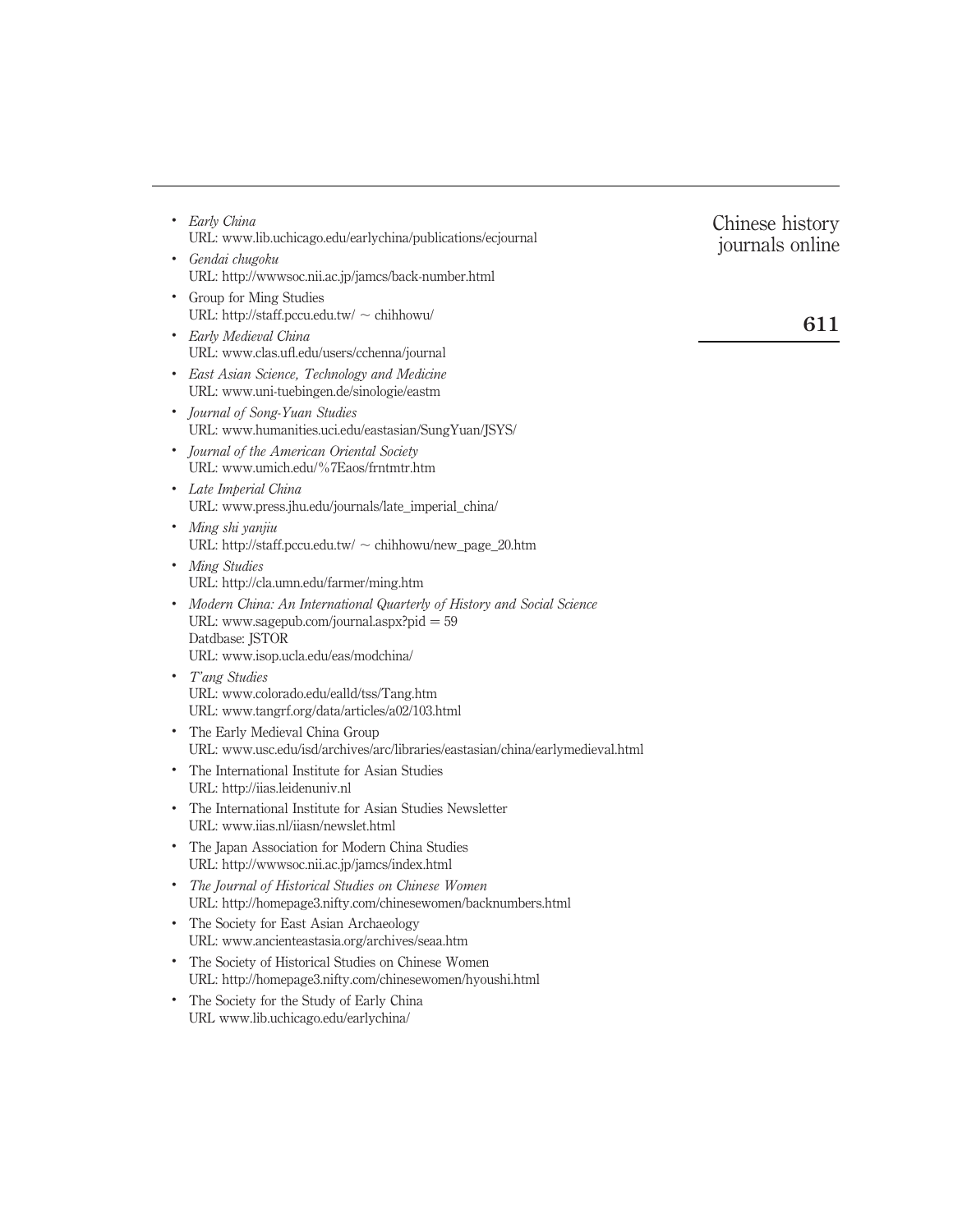| EL   | <i>Institutes</i>                                                                                                |
|------|------------------------------------------------------------------------------------------------------------------|
| 23,5 | Bulletin of the Institute of History and Philology<br>URL: www.ihp.sinica.edu.tw/ $\sim$ bihp/                   |
|      | • Bulletin of the Institute of Modern History, Academia Sinica<br>URL: www.sinica.edu.tw/imh/book/bk-pub2-1.html |
| 612  | Chinese Studies<br>URL: http://ccs.ncl.edu.tw/paper_b.html                                                       |
|      | Palace Museum Journal<br>٠<br>URL: www.dpm.org.cn/china/phoweb/asp/yuankan.asp                                   |
|      | • The Center for Chinese Studies<br>URL: http://ccs.ncl.edu.tw/                                                  |
|      | • The Chinese Academy of Social Science<br>URL: www.cass.net.cn/webnew/index.asp                                 |
|      | • The Institute for History of the Natural Sciences<br>URL: www.ihns.ac.cn/                                      |
|      | • The Institute of History and Philology, Academia Sinica<br>URL: www.ihp.sinica.edu.tw/                         |
|      | • The Institute of Modern History Academia Sinica<br>URL: www.sinica.edu.tw/imh/index.html                       |
|      | <i>Universities</i>                                                                                              |
|      | History Department, National Chen Kung University<br>URL: www.ncku.edu.tw/%7Ehistory/chinese/                    |
|      | • History Department, National ChengChi University<br>URL: www.history.nccu.edu.tw/                              |
|      | • History Department, National Chung Cheng University<br>URL: www.nchu.edu.tw/%7Ehistory/page1.htm               |
|      | • History Department, National Taiwan University<br>URL: www-ms.cc.ntu.edu.tw/ $\sim$ history/                   |
|      | • History Department, National Taiwan Normal University<br>URL: www.his.ntnu.edu.tw                              |
|      | • History Department, Soochow University<br>URL: www.scu.edu.tw/history                                          |
|      | Lingnan Journal<br>URL: http://lib1000.ln.edu.hk/etext/lnuj/                                                     |
|      | Publishers                                                                                                       |
|      | $\cdot$ Brill<br>URL: www.brill.nl                                                                               |
|      | Cambridge University Press<br>URL: http://uk.cambridge.org                                                       |
|      |                                                                                                                  |